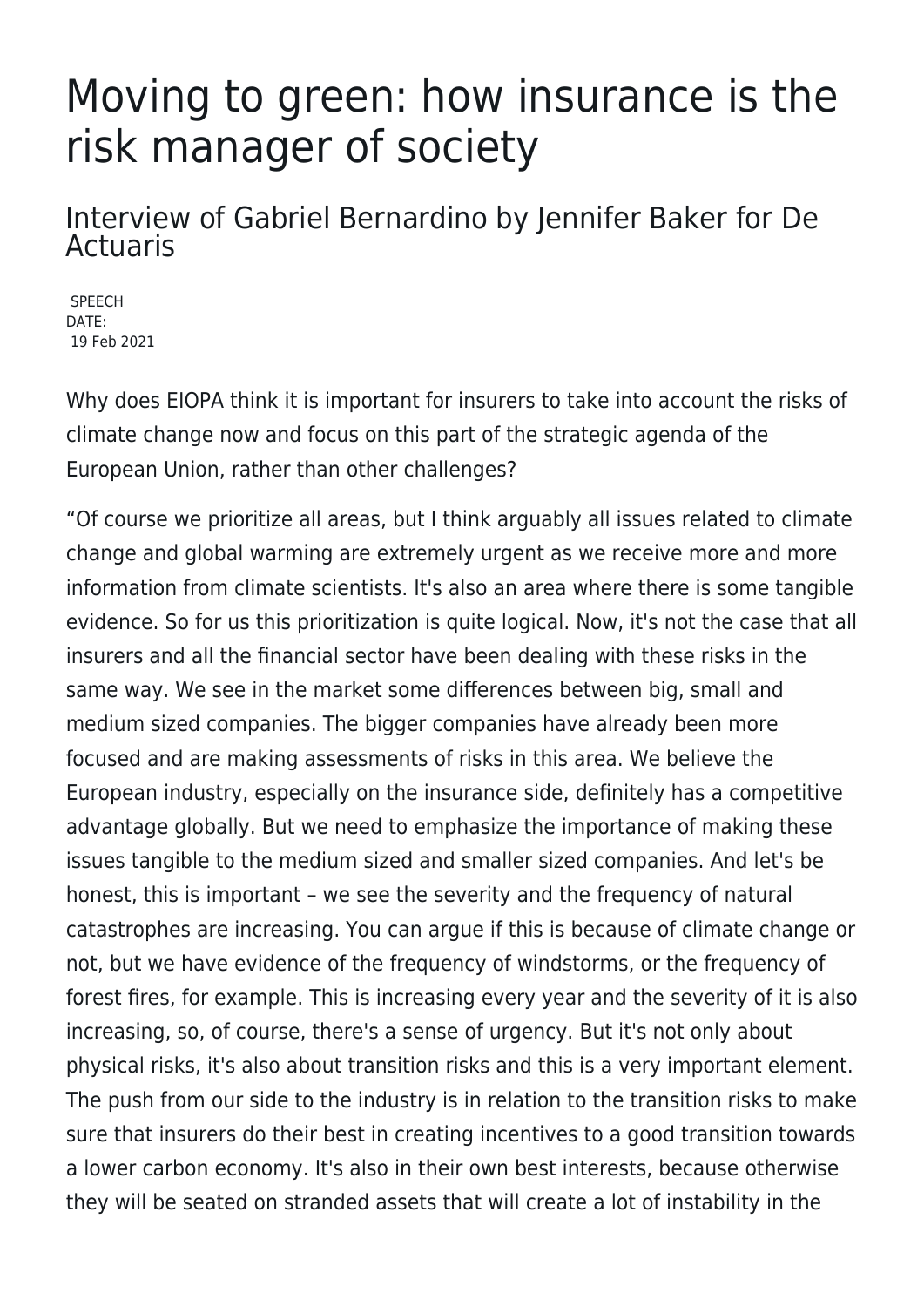business. So, all in all, climate change and issues related to global warming is the priority in our agenda. But we have others of course: issues related to sustainability and the use of water; issues related to waste prevention and recycling; issues related to protection of healthy ecosystems and biodiversity, etc."

For EIOPA, where does the corporate responsibility of the insurance and pensions sector end and do regulations around the societal impact start?

"That's a very good question, and to be honest that was actually part of our initial reflections on the supervisory side when we started to go deeper into this area two or three years ago. I think it's very difficult to have a clear-cut separation where one stops and the other begins. I prefer to see it from a much more holistic perspective, because I believe that these two elements are equally relevant. That's why from an economic perspective, we always made reference to these two points every time we gave advice to the European Commission on the new requirements related to sustainability. We want insurers to look at the risks of sustainability both on the asset side and on the liability side, as well as the risks to their business model – that's our duty in terms of being supervisors. But at the same time, we also want insurers to really understand the impact that they themselves can have on sustainability risks and factors. Not only in terms of individual corporate responsibility on environmental, social and governance procedures, but also as insurers. When you invest in sustainability, when you underwrite risks, you have an impact. So these two factors are very, very important for me, and I believe that they are part of a sound business practice. It's not just having a positive social impact, it's also that by doing that, they will have a better business for their clients in the future. When we think about sustainability, we are often thinking long term. In the financial sector, insurance and pensions are long term businesses, but dealing with risks that can materialize in the long term, doesn't mean that you don't take decisions and actions in the short and medium term – that's day-to-day insurance. So, it's very natural that insurers will be on the frontline of dealing with sustainability. And I don't think that there is a clear cut separation between the social impact and the corporate responsibility. I think that they should be together and looked at in aggregate."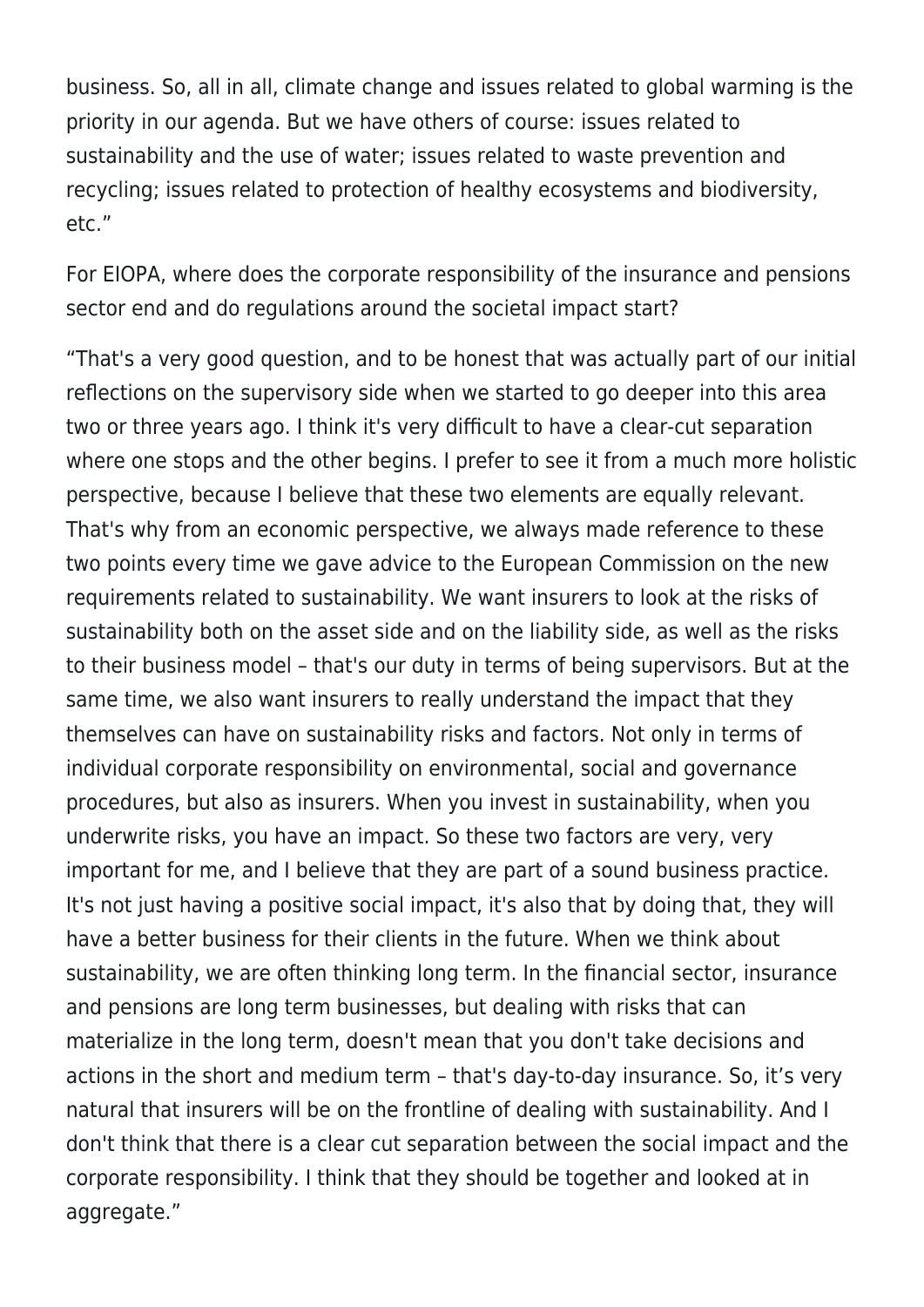What is the biggest challenge for EIOPA when it comes to raising awareness and stimulating sustainability in the insurance and pension sector? And what is your strategy for dealing with this challenge?

"Well, there have been a lot of challenges along the way in this process. First, making sure to have a clear message from the supervisory community. And I can tell you, in the discussions that we had we haven't always spoken with one single voice! So firstly it is about raising awareness, then starting to provide expectations from our side in relation to what we expect from the sectors. That's where we are right now, moving towards requirements, and completing this I would say is a big challenge. The biggest challenge is going to be about implementation, because of the urgency. But I think that we have a huge opportunity. Of course, the sector is always, by default, looking at risks and how to manage the risk appropriately. And that's fine. But in every risk, there's always an opportunity. And I think in here there is a clear opportunity of doing this implementation right.

To manage this process and get the implementation right is by having a good sense of engagement with the different stakeholders. We have been quite open. We have published a lot of discussion papers and consultations. We don't pretend to have 'truth' on our side, because probably there is no truth right now. But we're all trying to have a clear objective. We want to contribute to a lower carbon economy. We want to contribute to a transition that is much more sustainable. But it's clear that benchmarks and methodologies that are widely accepted are being constructed right now as we speak. So our strategy has been, and will continue to be, a strategy of engagement with the different stakeholders. We have partnerships with academics and civil society that have been analyzing these risks, and trying to integrate that into our requirements in a way that really can benefit from all the developments that we see out there. There are a couple of points about implementation that are particularly important for me. One is to make sure that we have good quality information to base decisions on, as these areas are new for many companies, not only for the insurance, but also the real economy. We have some good principles and good bases, for example, on what kind of information companies should produce and should disclose in terms of sustainability. But we are still far from having a consistent and standardized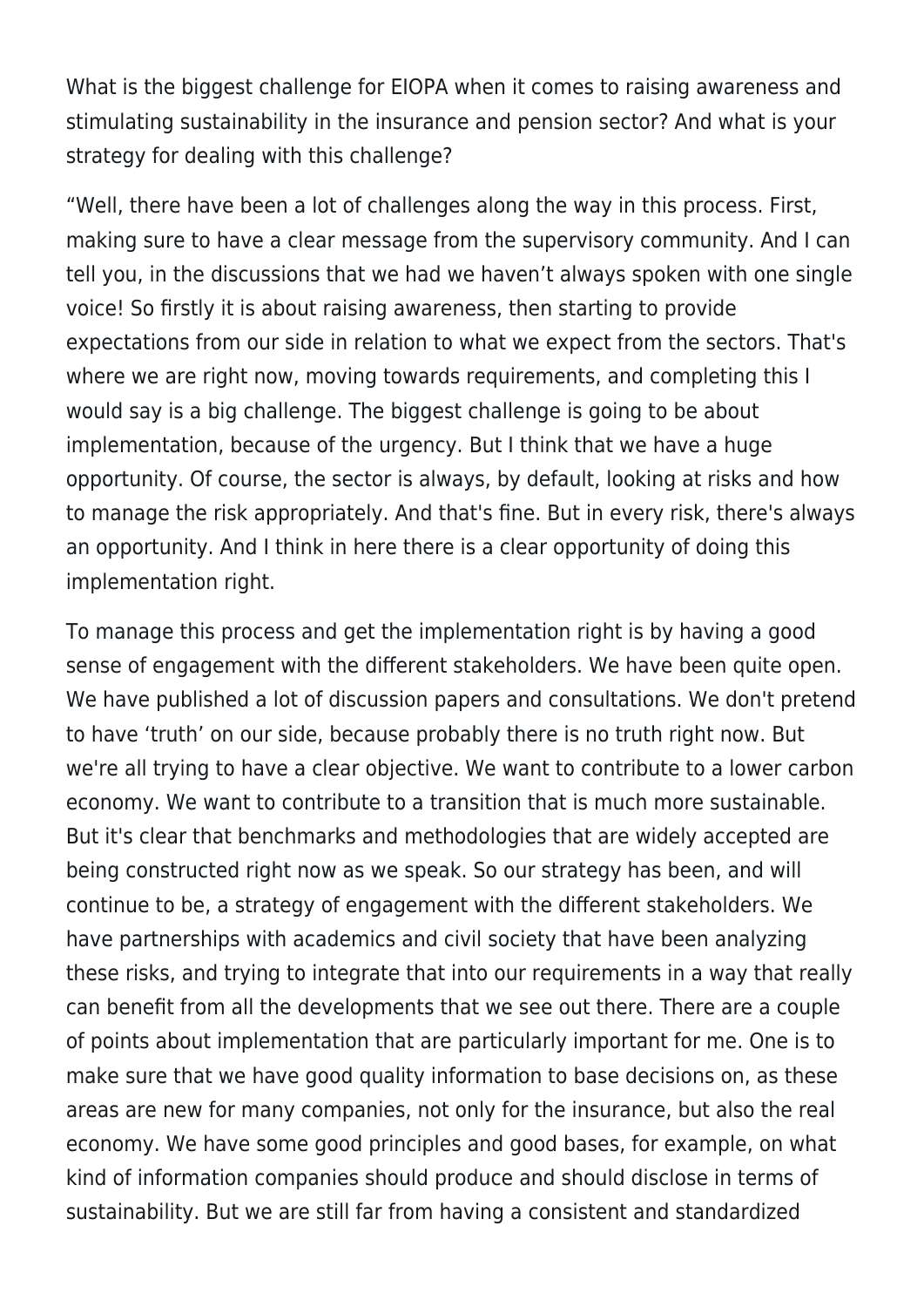approach to this information being provided. And, let's be honest, it will take some time to get there. Despite the sense of urgency, during a certain period, there will still be some insufficiency in terms of the consistency of the information. We really need to make progress in this area, because only when we have standardized information published by the real economy, can insurers use that data to make better decisions that are more informed. A second problem is 'greenwashing.' Because, of course, if we don't have complete information, there can be risks. For example, green products are sold to all of us as consumers, but in the end may not be as green as they claim to be. Now, this is an issue that requires good behaviour and understanding from the industry side, especially during this transition period. But it's also an issue that requires good supervision. So this is an area where we will focus on monitoring, enforcement and supervision of implementation from our side – particularly if there are situations that go beyond what is acceptable in terms of the information towards consumers."

What would you say to insurers and pension funds that are looking into adapting a more sustainable strategy, but worried about missing business opportunities? How should they manage a conflict between concrete results in the short term versus abstract benefits in the distant future?

"On that I've got quite a clear view. I don't believe that there is an issue of any kind of conflict between having real costs in the short term versus more abstract benefits in the future. I think that there are definitely benefits in the future. Let me be very clear on this, I don't think that the question will be if and when businesses in the financial sector will need to be more sustainable, because there will be no businesses that are not sustainable. People don't talk about them, but liability risks will emerge and this is going to be very critical for the insurance sector. But I think the EU policies are clear and I think that the shareholders and stakeholders are also becoming more and more demanding in relation to the attitude of the companies. So I see this as an opportunity and not a risk, because I clearly believe this is going to be one of the most important competitive advantages of the industry. That's why I'm happy to see that European industry, and especially the big players, are taking this very seriously. When I speak with CEOs, it's clear to me that most of them really understand that this is not only a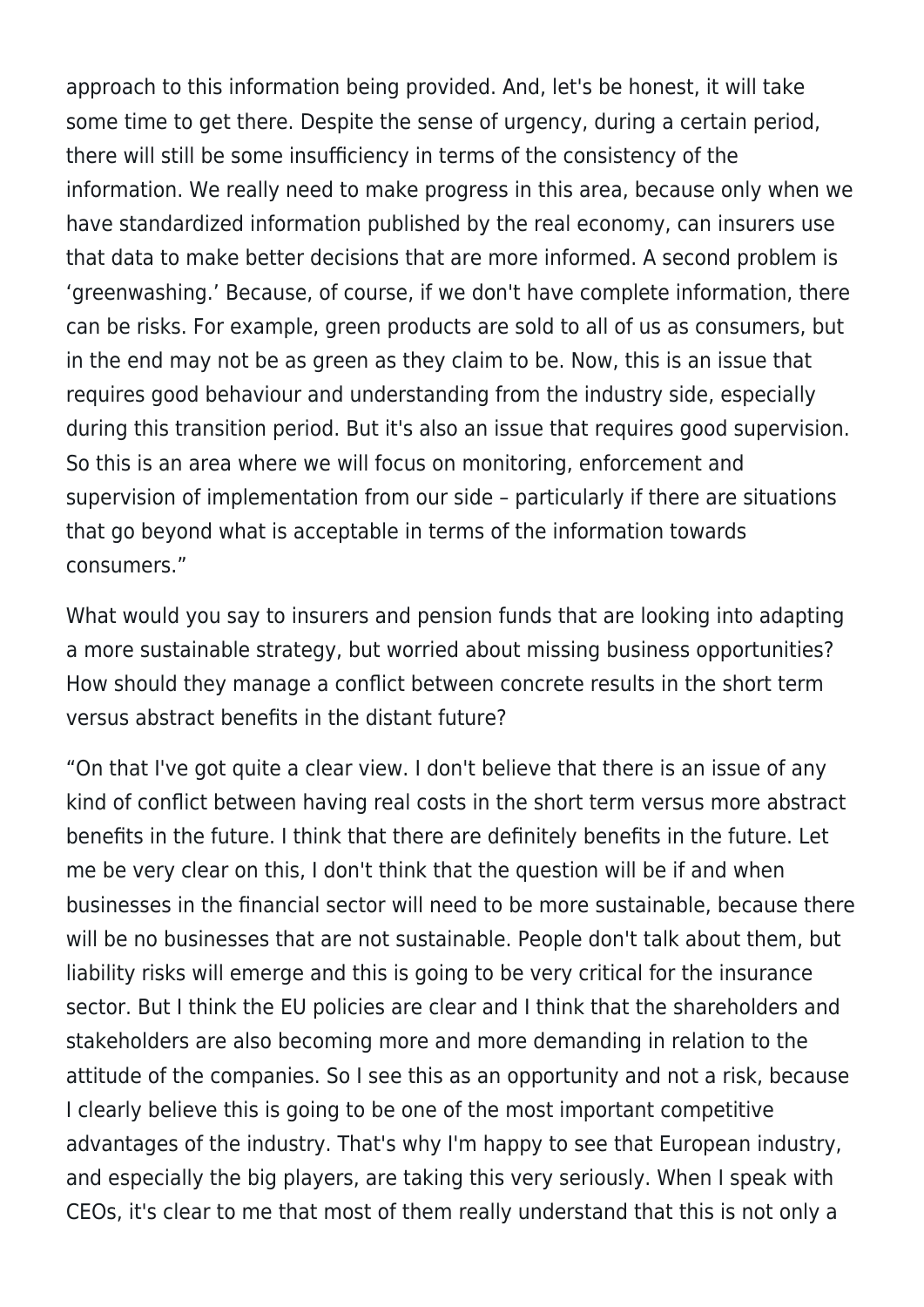good business practice, but it's also something that they will be accountable to, and that will create a business competitive advantage for them in the near future. So not managing these risks adequately in the short term is not an answer. If we want to have a sector that really has the trust and the confidence of consumers, I think that everything done in this area of sustainability will pay off. It will be a win-win situation for sure."

Well, if that's the carrot, what do you think about the stick, if you like? For example what about the possibility of including climate risk in the capital requirements in Pillar 1?

"This is a discussion that has been had not only in relation to green or brown assets, but also in relation to other types of assets in the past. On that, EIOPA has had a clear policy since the beginning. We believe that the capital requirements, irrespective of the type of asset, should be brought in with evidence. We studied, analysed and assessed it, and, up to now, there has been little evidence of a clear differentiation in behaviour between green and brown assets. Now we start to see some first indications – if you look at the last year, a number of these more ESG type funds have had really good performance – probably even better performance than some of other types of funds. But I think there is still not sufficient evidence. So if we don't have evidence, we believe that the natural thing will be for insurers to continue to have their risk-reward assessment and analysis.

Our commitment and strategy in this area is to look at the evidence and the data that is out there on a yearly basis. As soon as we have an indication that we clearly see better behaviour or better performance from certain types of category assets, we will, of course, be happy to include that in the Pillar I capital requirements. Why do we do this? We do this because we don't believe that capital requirements should be there to give undue incentives. There are better ways through other types of policies to achieve that. For example through taxation. If you have a carbon tax being implemented, for example, then you will have a much easier way to have the value of the assets reflecting the risk. But the second element is that we continue to believe that if calibrations that are not based on evidence are put in place in prudential regimes, this could lead to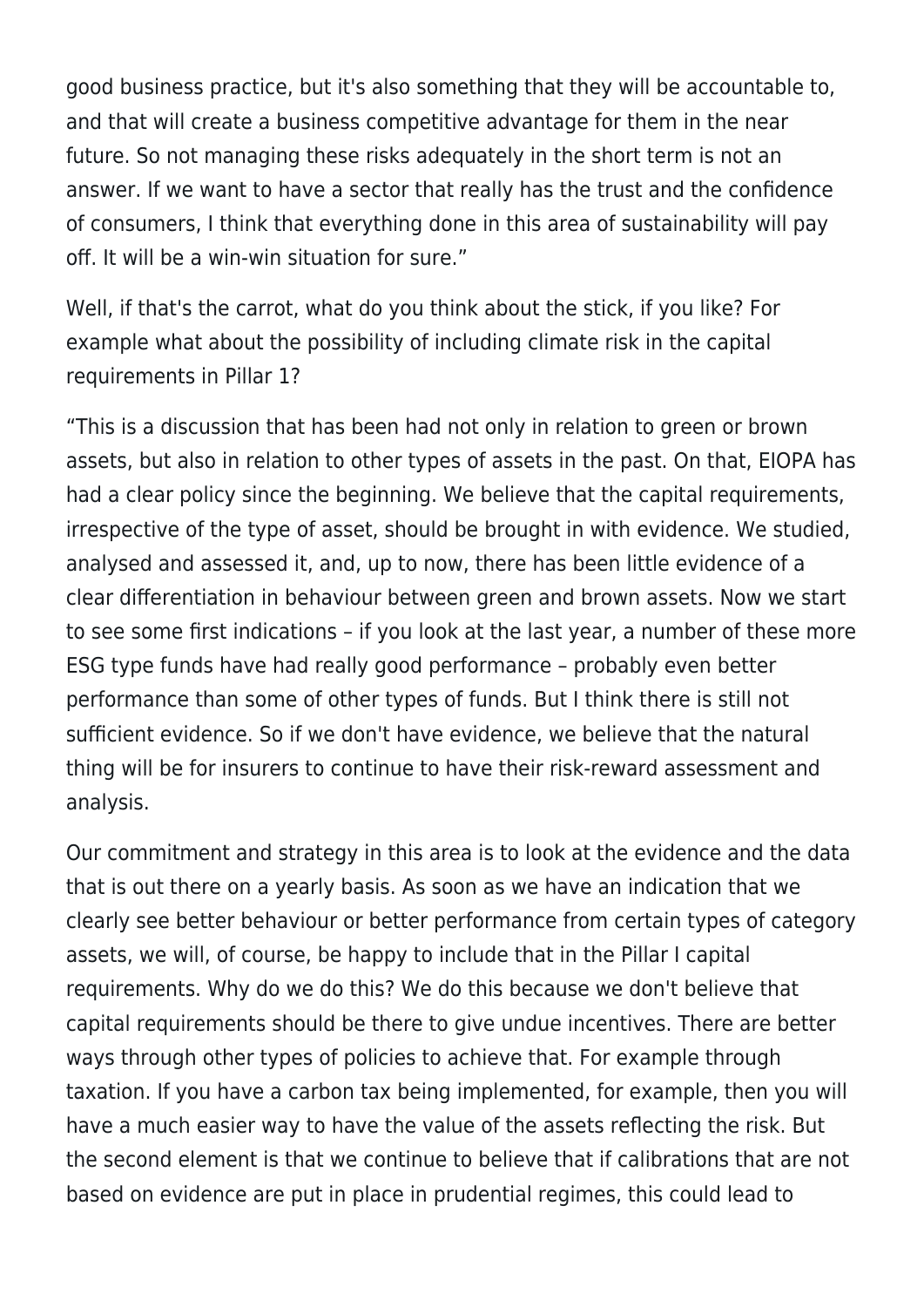bubbles and more instability and we don't want that. To be very honest, we don't think that will happen if there is a good alignment of risk-reward. The role of the insurance sector is not only about the risk charges or questions of 'do I invest or do I not invest?' It's about engagement and it's about stewardship. So we are very clear in our expectations towards the industry. But we are supervisors. We are not going to tell you to invest in asset A, or in asset B, or don't invest in asset C. That's your responsibility. We have what we call the prudent person principle defined in Solvency II, which means that the investment policies of insurers should be driven by this aspect of risk-reward and a prudent approach. What we expect from them is that they play a stewardship role. We expect them to be engaged with the companies they invest in and tell them 'we want to continue to invest in you, even though we recognise that you still have some brownish things in your business model. But we will continue to invest if you show us that you have a clear plan to transition to a lower carbon economy'. We believe that's the best way to deal with this process of change from a more brown economy to a more clean economy. But also it's the way to avoid instability, because if everybody in the financial sector all at once, from one moment to the next, stopped investing in companies that have still some brownish elements that are in the process of going more green, then we would have a big problem from a stability perspective because asset valuations would drop significantly."

In the discussion paper on the potential inclusion of climate change in the Natural Catastrophe standard formula you suggest adding a loading for climate change. On the other hand you mention in the pilot dashboard of the protection gap that EIOPA is concerned about affordability and insurability of natural catastrophes. This seems contradictory. How should we see those two publications in combination?

"Well, we don't believe it's contradictory. I think the key issue for us is that we should reflect the risks in the best way possible because that's the way that will give the right incentives. It's true that many insurance policies and products take a more short term horizon – they are renewed on an annual basis – but if you want to think about sustainable business, and actually to continue to have business, you also need to think about the medium and long term implications of all of that business. So we believe that there should be a way to better reflect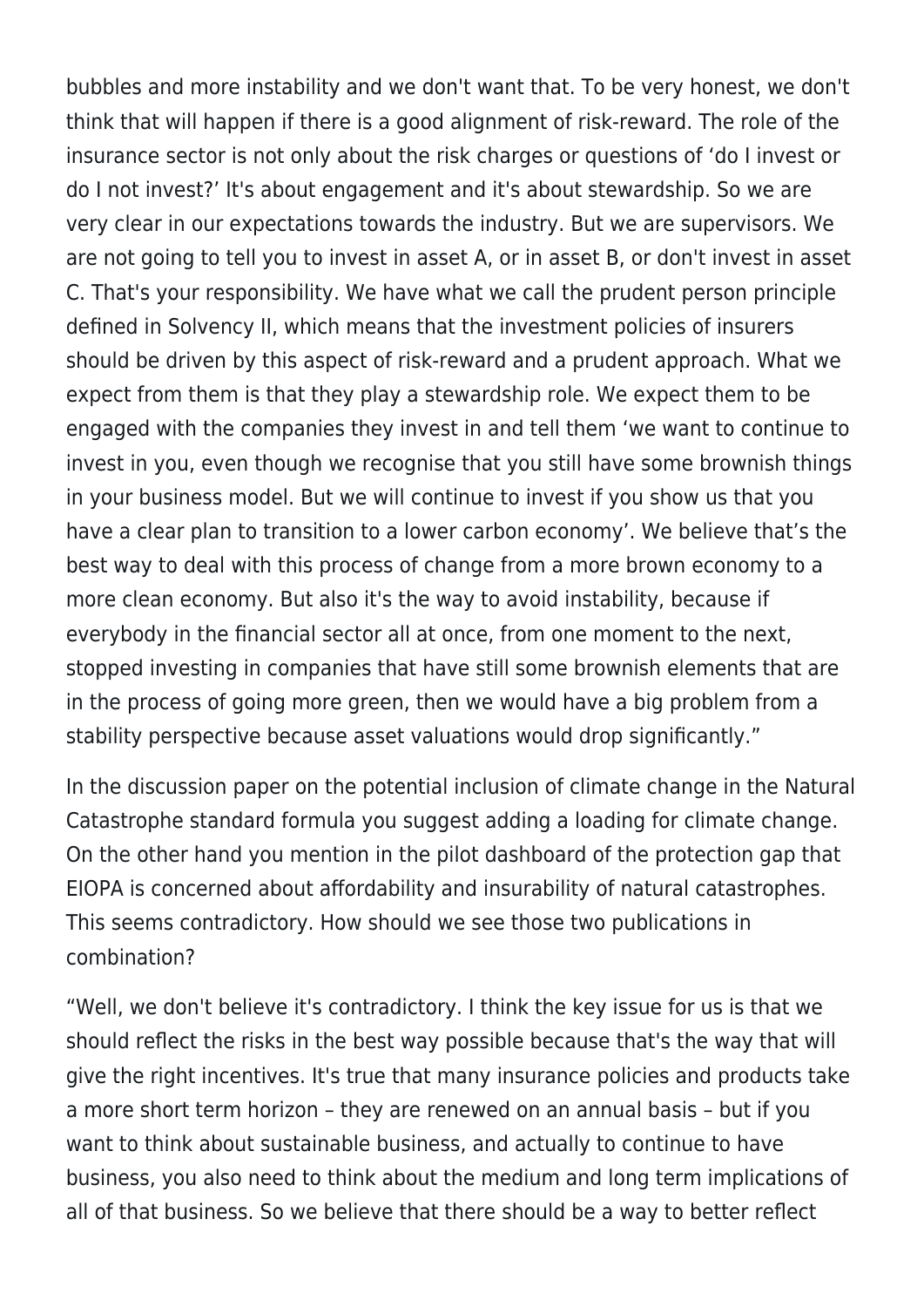climate science and integrate that into the calibration. Of course, if you can as an insurer through the underwriting process, better reflect the risks in those policies when you sell products to your clients, and also in the pricing, this gives good incentives to the clients and also adequate mitigation and prevention. It's the traditional role of insurance to give discounts if you have good behaviour and lower the price. If you have behaviour which is not so good, well... So that's the carrot and the stick.

This is the very important role that insurance has in giving the right incentives to move in the right direction. It's also in the interest of the industry, because if we don't move in this direction and we don't collectively make the effort to understand that this is urgent and that we need to take action, then insurers will be out of business because they know many of the risks will not be insurable anymore. There are reports that show very clearly that if we arrive in a couple of years with two or three degrees of global warming, a good percentage of business will be completely uninsurable. So it's not a risk anymore, it's a certainty. Everything that insurers can do in the short term in relation to that will first, give good incentives to the clients to move in the right direction, and second, be in their own interest because it will preserve the insurability and the basis for the business."

You started in your role as chairperson of EIOPA almost 10 years ago, and your 2nd term will end this coming March. When looking back on those 10 years, what do you see as your biggest achievement – in general and for sustainability in particular?

"It has been a fantastic journey of 10 years! We started in the years of the big financial crisis and the sovereign crisis in Europe, so it was a tough time to start. And now, of course, nobody was expecting to have 2020 and 2021 with the pandemic. So although it has been quite challenging, it has also been a fantastic period. And it showed one thing for me: that when we are truly committed to building something that is European, with an objective of protecting all citizens and engaging with all nationalities and all the interests, we really can achieve a lot. That's one of the things that I'm most proud of. I think over these 10 years we have fulfilled an important role. And the results that we have now from the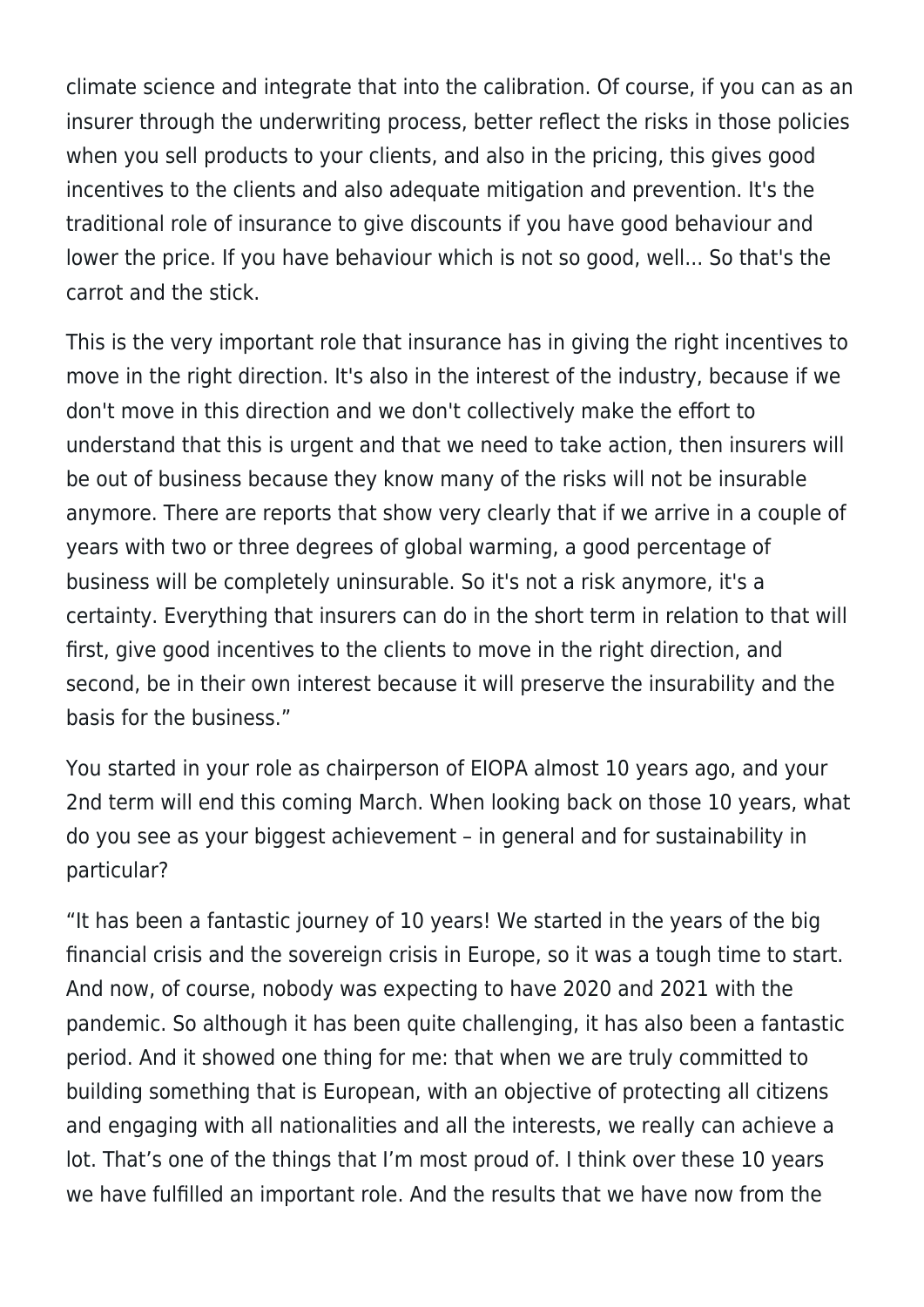sector, from this crisis, showed clearly that the measures we took were central – like developing Solvency II. If we didn't have that, I think we would have other problems right now. Looking back, I think the biggest achievement was definitely being able to develop a common framework for insurance regulation and supervision that is, I think, the best in class worldwide and recognised everywhere.

And we made a strong contribution in having stronger and more consistent supervision throughout Europe with the focus of making sure that when promises are made to consumers that those promises will be fulfilled. I think we are in a much better position nowadays than what we were when we started which is a great achievement."

Finally, can you gaze into your crystal ball and tell us where the insurance world will stand in terms of sustainability in ten years?

"I think that the insurance sector in particular, has everything to be one of the most relevant sectors in the coming years. Not only because our world and our societies are facing more and more risks – and we've seen concretely the scale of those risks with the current pandemic – but also in terms of climate change, issues related to natural catastrophes, and risks related to cyber. Insurers are risk managers of our society and I think that they will have a more and more important role in the future. To what extent, is in the hands of the industry, but also in the engine of the public authorities. I'm very happy that we started this work and put it in motion. I hope that in the coming years, it will be effective in helping insurance to protect our societies, because there is a huge protection gap out there. If you look at natural catastrophes, for example, in the last 10 years, only 35 percent of the losses associated with natural catastrophes have been insured. So most of the consequences of natural catastrophes end up on the shoulders of individuals, companies and governments. I'm not saying that insurers can be the silver bullet, but using insurance is logical and can really be part of a solution. I think this is something that the insurance sector should be focused on in the coming years and the public sector should also be open to creating more of these shared resilient solutions, where public and private entities can work together. That is something worthwhile to do for the benefit of